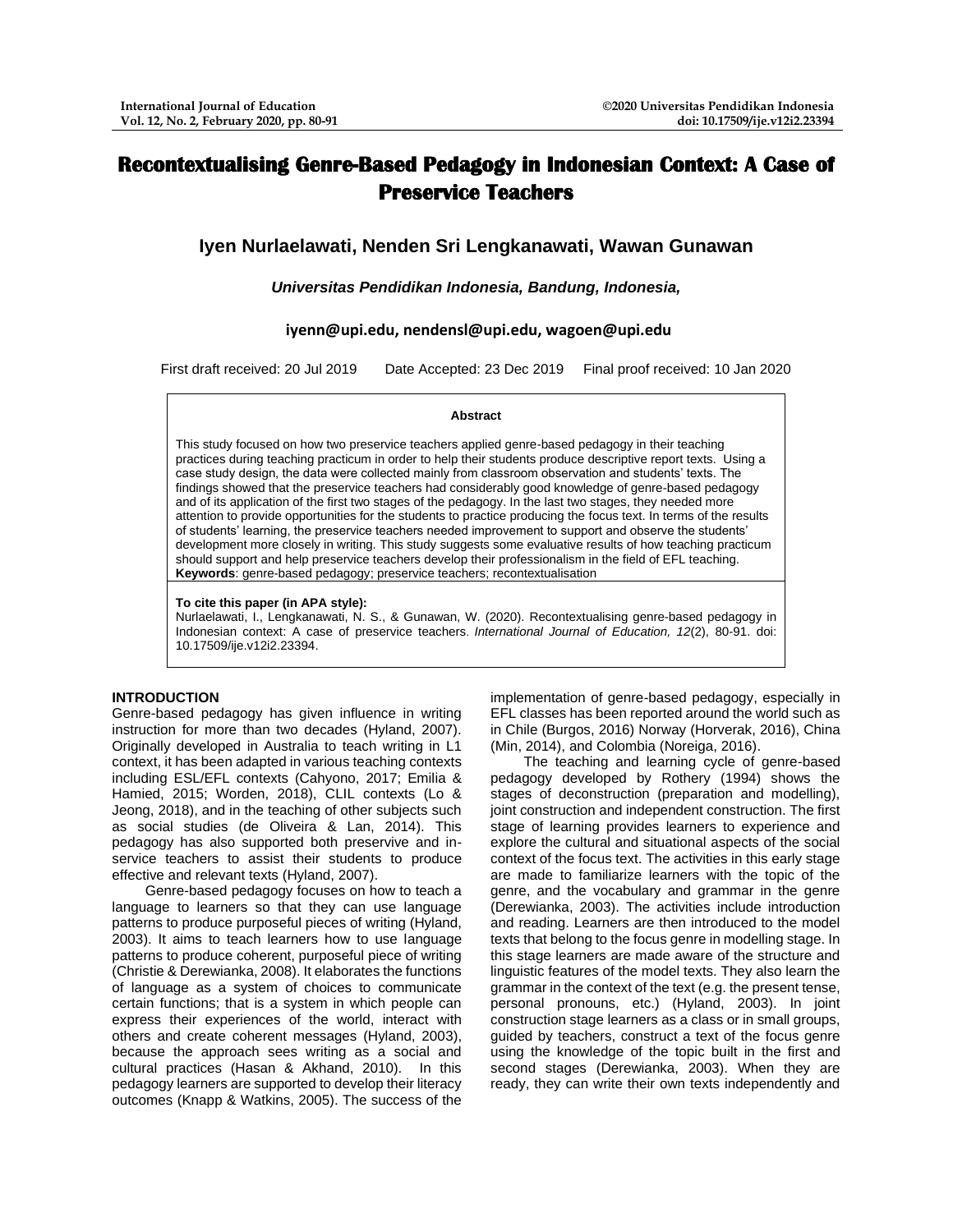individually through drafting, revising, and editing the texts (Gebhard & Harman, 2011).



1994)

Most of the studies that applied genre-based pedagogy were conducted by experienced teachers in the context of teacher education so that it can be assumed that the teachers were knowledgeable about teaching and had good experience in managing the class in order to provide appropriate lessons for their students. Rodriguez and McKay (2010) define experienced teachers based on their years of teaching and their ability to manage their classes effectively. Little studies reported EFL teaching and learning using genre-based pedagogy in the classroom by preservice teachers, particularly those who are pursuing their teaching certificate. Thus, this study attempts to explore the practice of genre-based pedagogy in EFL classrooms in a lower secondary school in West Java Province, Indonesia. Specifically, it seeks the answer to how EFL preservice teachers helped the students to write descriptive texts within the framework of genre-based pedagogy. This study is significant to do because it informs the practice of genre-based pedagogy by preservice teachers in Indonesia, and it will also contributes to the aspects of genre-based pedagogy that helps Indonesian students to write better texts.

## **GENRE-BASED PEDAGOGY IN INDONESIA**

Genre-based pedagogy, or as it is known in Indonesia, genre-based approach, has been incorporated into the Indonesian English language curriculum for more than a decade. Introduced for the first time in the 2004 Curriculum (Emilia, E., 2011a), it remains salient in the latest curriculum, called the 2013 Curriculum (Kemdikbud, 2013). The purpose of the approach in the curriculum is to enable students in lower and upper secondary school to develop their English integrated language skills by ways of engaging with different types of texts such as descriptive, narrative, recount, procedure, factual report, and analytical exposition texts. The change from the previous curriculum to the 2004 Curriculum was considered a significant paradigm shift. In the previous curriculum (before the 2004 Curriculum) the teaching of English language was viewed as structural, teaching vocabulary and grammar in isolation. Since the application of the 2004 Curriculum, the teaching of English has emphasized the four language skills and the importance of students learning language in the context of whole texts and meaningful activity. This is relevant to the claim of genre-based approach theories that context is an important aspect of learning a language (Feez, 2002).

Despite the inclusion of genre-based pedagogy in the national curriculum for teaching English in lower and upper secondary school, most studies related to the implementation of genre-based pedagogy were reported to be conducted in tertiary level of education (Aunurrahman, Hamied & Emilia, 2017; Emilia & Fuad, 2015; Hariyanto, 2001). Very limited, if not any, studies have been conducted in secondary school, such as Pujianto, Emilia and Ihrom (2014) and Kartika-Ningsih and Gunawan (2019). Pujianto et al. (2014) reported that the implementation of genre-based pedagogy would help students write a text, e.g. report text, in conditions that the students received rich exposures and individual guidance (especially in the stages of modelling, joint construction and independent construction.

Findings reported by Kartika-Ningsih and Gunawan (2019) are interesting in which the article identified the recontextualisation of the model of genre-based pedagogy. English teachers in Indonesia recontextualised the model due to the influences of other teaching approaches that they learned prior to the pedagogy. This Indonesian model is similar in cycle but with teacher-considered important focus of activities. The activities in each stage are believed to support students to master the focus genre. For example, stage of building knowledge of field is intended to familiarize students with the focus genre through activities such as reading, listening, and speaking variety of texts, in order to be able to identify new words or phrases and the grammar used in the texts. In modelling stage, the activities are mostly teacher-oriented in which teachers explain the structure and language features of text, and students' complete exercises. The students' understanding of the focus text is exercised in joint construction stage in three alternative ways: no joint construction, writing a new text by teacher and students together, or writing a new text by students working in groups. In the independent construction, students write a new text individually and independently. They are provided time to draft, consult, and edit their text.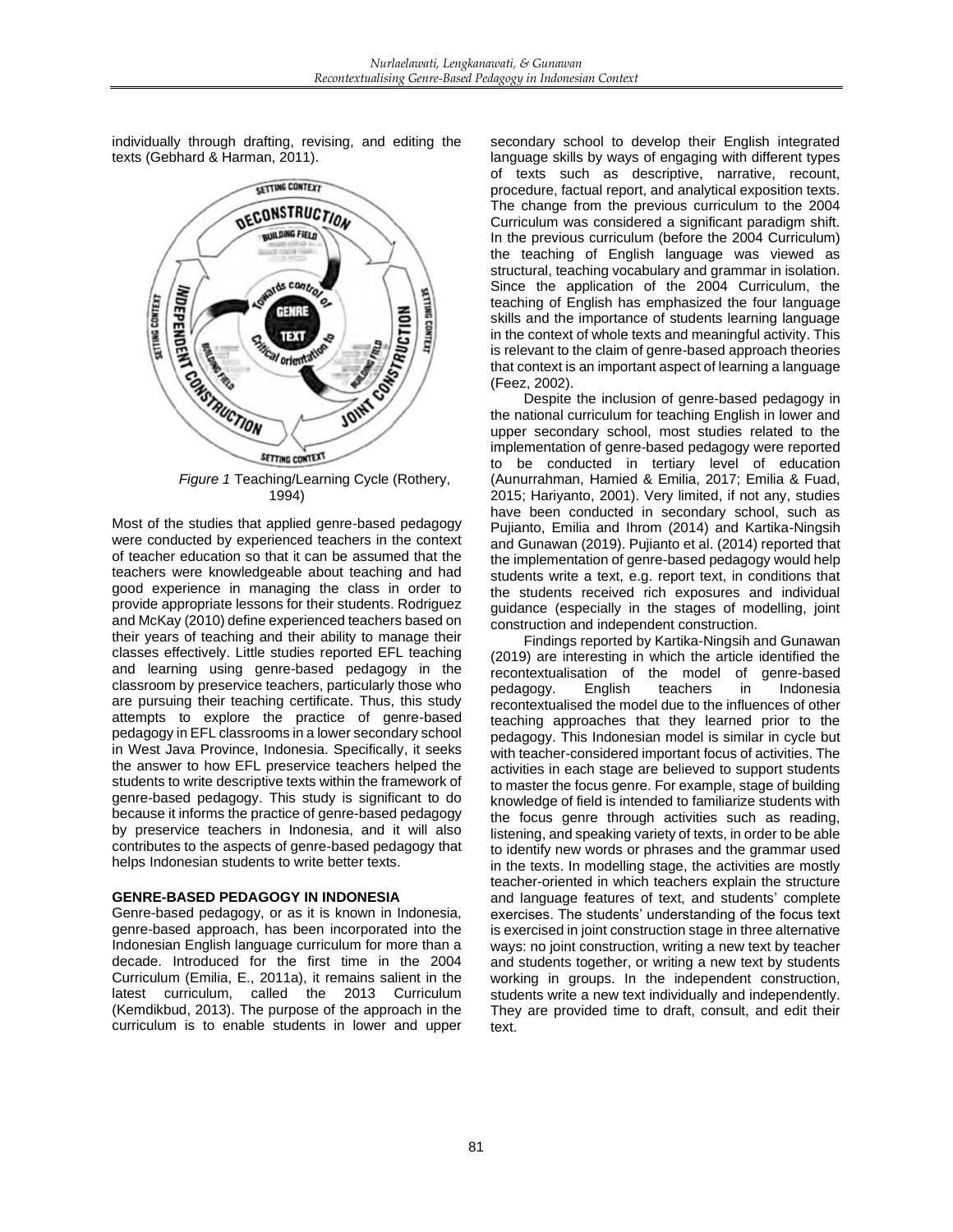

Figure 2 A model of teaching/learning cycle in the Indonesian GBA (Kartika-Ningsih & Gunawan, 2019)

## **PRESERVICE TEACHERS IN TEACHING PRACTICUM AND GENRE-BASED PEDAGOGY**

Many purposes are identified when student teachers are having school-based teaching practicum. Teaching practicum is purposed to enhance the value of learning experience that integrates work and education (Gardner & Bartkus, 2014). It provides professional training to preservice teachers that is related to fieldwork and allows them to gain extensive real-world experience in the classrooms (Simons et al, 2012; Tuli & File, 2009, Ragawanti, 2014). Teaching practicum helps student teachers to develop professionally and to shape their beliefs and thinking about teaching (Mtika, 2011). This practice also allows student teachers to experience and experiment their knowledge and skills in the real world of teaching and learning (Kennedy, 1996, in Goh & Matthews, 2011). In developmental sense, student teachers can continue to develop, adapt, and explore teaching as a career long process through teaching practicum (Gebhard, 2009).

Genre-based pedagogy is a realization from Halliday's theory of language for language teaching and learning. It overviews language learning in two pivotal dimensions, text and context. Text is a meaningful passage of language that hangs together to serve some special purpose, and context refers to environment that surrounds the text (Christie, 2004). They are interrelated in ways that "texts are always produced in a context" (Knapp & Watkins, 2005) because people produce texts for specific purposes in a particular social environment. The pedagogy, thus, demonstrates how language works for different purposes in the contexts it is used. To see the connection of text and context, teachers need a tool called register that can show the social cultural setting where the speaker is doing his activity and the language that is a part of that activity. The tool provides the opportunity for teachers to identify the elements of language use in context, and to mediate their explanations of language to their students to help them understand how to use the language. The register includes the field (what is happening in the activity), the tenor (who is participating in the activity), and the mode

(the role of language is playing in the activity) (Eggins, 1994).

EFL teacher education program has a significant role to support preservice teachers to understand the principles and implementation of genre-based pedagogy to language teaching that include inseparable knowledge about language and knowledge about teaching. In the implementation of genre-based pedagogy, a teachinglearning cycle is developed to help teachers support students in learning to write in the school texts.

Several studies in teacher education found that genre-based pedagogy is not always practiced as recommended. Adaptation towards the stages and the activities within the stages are found across different level of education. Yasuda (2011) argues that modification of genre-based instruction can create an important pedagogical link between socially situated writing performance and choices of language use. An example of adapted genre-based pedagogy is from de Oliveira and Avalos' study (2018) who identified a social-studies teacher, who was engaged in a Master's degree of education, modified the stages of genre-based pedagogy in their study in the USA. The purpose of the lesson was to teach students how to write introductory paragraphs for an essay assignment in a 9th grade history classroom. The teacher designed and implemented the stages of building the field, assessing understanding and prewriting, and deconstructionan and co-construction. The result showed that the students were so engaged with the writing assignment. In addition, particularly in coconstruction stage, the students experienced how to write an introduction, reviewed important information of the source text, and were more confident about their writing. More important result of genre-based pedagogy application to the students was the students were confident to continue writing.

Correa and Echeverri (2017) explored a study involving EFL preservice teachers in Academic writing course using genre-based pedagogy, specifically teaching to write information report. The modification of the activities within the approach can be seen from the first two stages, preparation and modelling stages. In the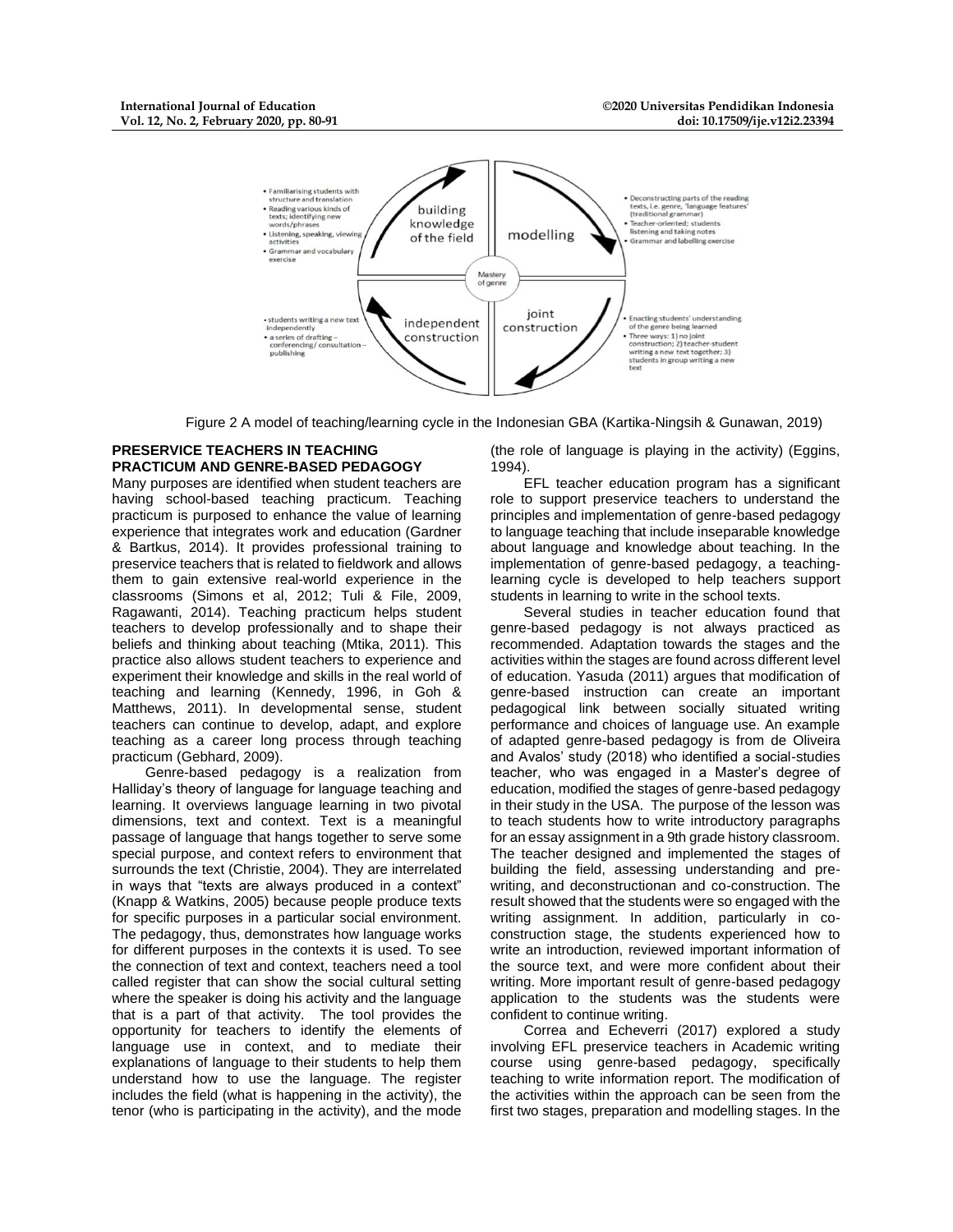preparation stage the activities included the teachers' presentation, analysis of information report and group reading of sample texts. In the modelling section the lesson included activities "to get the preservice teachers understand how context, purpose, and audience influenced and were influenced by language features of texts". Meanwhile, the joint construction and independent construction stages were conducted as through modelling skimming and scanning information, constructing a concept map, building an outline, drafting, proofreading and editing. In the end the preservice teachers constructed their own texts.

The instructions of learning about genre-pedagogy in teacher education is suggested to be comprehensive in ways that preservice teachers are exposed to the trainings of writing and systemic functional grammar and its pedagogy. Yayli (2011) argues that in order to understand how language is taught functionally, preservice teachers should experience the instruction using genre-based pedagogy of how texts are constructed. This experience leads to candidate teachers' awareness of genre and its learning. Experiencing genre-based pedagogy and being aware of genre does not suffice in that preservice teachers also need exposures other aspect of language teaching. Language teacher education should provide courses that can explore the theory of functional linguistics that focuses of language learning and the instructions that provides scaffolding for students to learn how language functions based on the purpose and the culture where the language is used are (Gebhard, Chen, Graham, & Gunawan, 2013). However, when the pedagogy is practiced, modifications and transformation of teaching and learning should not be avoided when teachers make lists considerations of how to support their students to learn language (Worden, 2019).

## **THE STUDY**

The context of this study was a teacher certification program for bachelor's degree participants in EFL education. This program was a one-year teacher education program held by the government in cooperation with a state university in West Java, Indonesia, in which the participants would gain a national teaching certificate. The program provided courses related to EFL language teaching and learning and civil country defense. The EFL language teaching and learning related courses covered language skills, EFL teaching and learning, lesson planning, and classroom action research. Genre-based pedagogy was introduced and discussed in the course of EFL teaching and learning along with another teaching method such as scientific approach. Genre-based pedagogy and scientific approach method are two teaching and learning methods highly suggested by the current national curriculum. Teaching practicum was the last course the preservice teachers had to take before they graduated from the program, that lasted for about 3 months in a partner school. English language subject was taught two times a week with each time lasted for 80 minutes.

This study used a case study design, in which it provided a unique example of real people in real situations (Cohen et al, 2007). It attempts to describe how preservice teachers implemented genre-based pedagogy to help their students construct texts during their teaching practicum program. The participants (n=2), Farhan and Gilang (pseudonyms), were selected among 20 preservice teachers in the teacher certification program. Both were male teachers aged 25-27 years old. Their teaching experience before joining the teacher certification progam was 1-3 years. They were selected for their willingness to be observed during the implementation of genre-based pedagogy.

At the time of this study, Farhan and Gilang were teaching a basic competence stipulated in the national curriculum that is to ask and to give information, both oral and in written, related to things around us, including objects, animals, and public buildings (Standard No. 4.4) and to self-introduction (Standard No. 4.2) respectively. They taught the topics to the seven grade EFL classes, consisting of 30-35 students, at a lower secondary school in West Java, Indonesia. The topics are related to descriptive reports. Descriptive report has the structure of a title, general statement to identify the entity and description that describes particular features, characteristics, activities, and behaviors (Derewianka & Jones, 2016). Farhan focused on teaching descriptive report of public building, particularly describing certain parts of the students' school such as canteen, parking lot, classroom, garden, etc.; and Gilang on describing one self and his/her family. Both allocated four meetings for the topics using genre-based pedagogy. Each meeting for both Farhan and Gilang's classes lasted for 80 minutes.

Prior to joining the teacher certification program, Farhan and Gilang had different start of exposure to genre-based pedagogy. Farhan learned genre-based pedagogy for the first time in one of the courses in his bachelor's degree, while Gilang had heard about the pedagogy but was not really sure what the pedagogy was and how to apply it. In this study they reasoned that they implemented genre-based pedagogy due to their cooperating teacher's recommendation since the school where they were doing their teaching practicum was a model school of genre-based pedagogy. Despite being recommended, both preservice teachers believed that genre-based pedagogy had stages that could help his students to achieve the national standards, especially description of self and description of environment orally and in written.

## **DATA COLLECTION AND ANALYSIS**

The data of the study were collected through classroom observations and students' texts, Classroom observations were conducted to identify the stages of genre-based pedagogy and to look closely to which activities students were helped to write descriptive texts. The classes were recorded using an audio-visual device to confirm the fieldnote during the observation. The students' texts were also analyzed to see the result of the teaching and learning cycle. The data from the classroom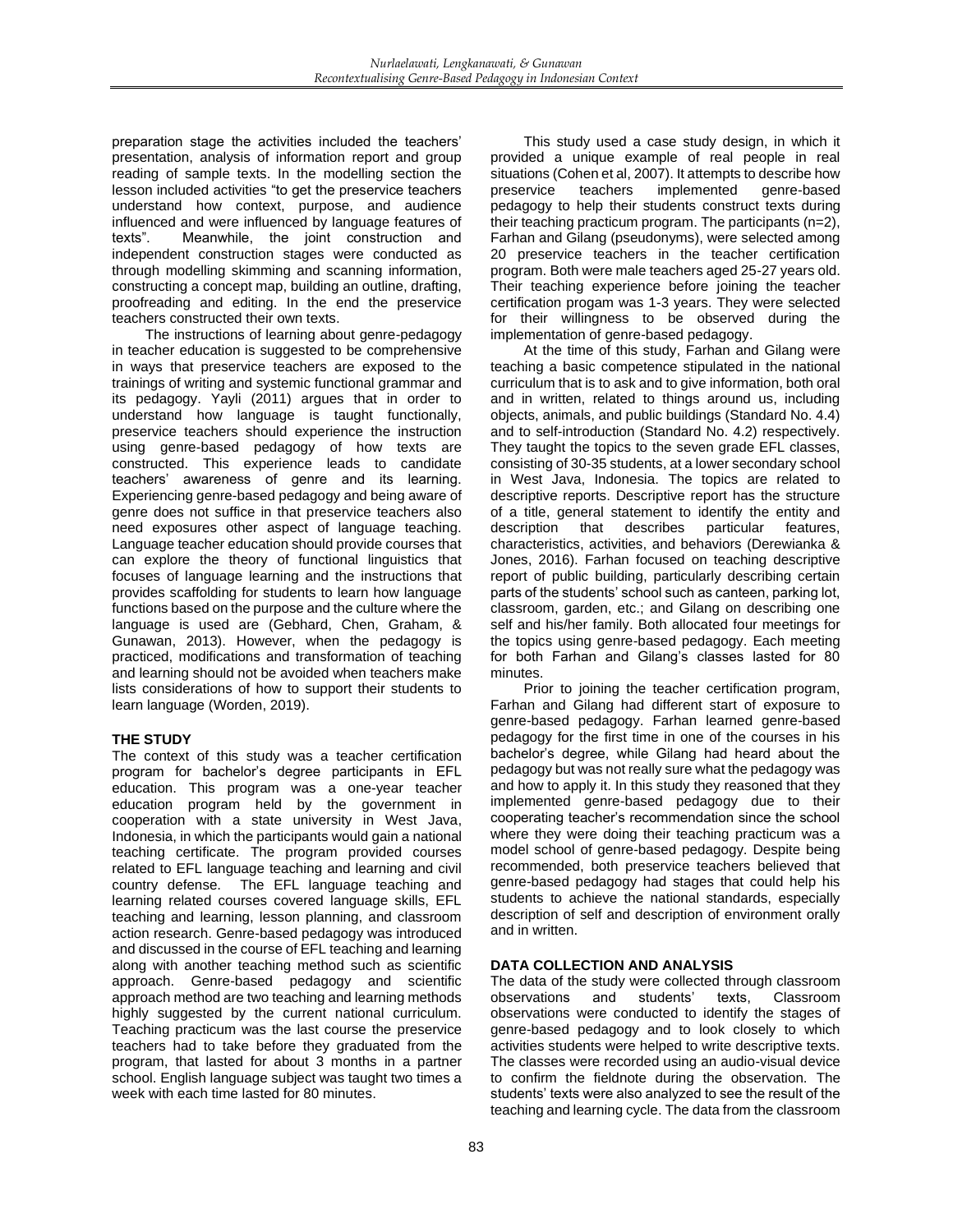observation were transcribed verbatim and analysed based on the activities in each stage of genre-based pedagogy. The analysis emphasised on how the activities, especially the special techniques, clustering technique and watching videos, supported the students to write the assigned texts. Students' texts were analyzed based on register analysis, identifying the structure and the language features. Based on the analysis the data are presented in two descriptions, teaching and learning activities and students' descriptive texts, along with their interpretations.

#### **FINDINGS**

#### **Preservice Teachers' Actions to Support Students' Learning**

The preservice teachers in this study conducted variety of activities in the order to help their students be able to construct the target texts as mandated in the national basic standard. Both claimed to use genre-based pedagogy in their lesson and their intentions in the lesson

were to support the students to construct texts of describing things around us, especially rooms in the school, and self-introduction. The data findings are displayed in the order of the stages of genre-based pedagogy as perceived by the preservice teachers in this study, building knowledge of field, modeling, joint construction, and independent construction.

#### *Building knowledge of field*

To begin the unit, it is important to prepare students to reading and writing through introducing and discussing the topic. This part familiarizes students with the topic, e.g. descriptive report so that they are ready for guided reading and discussion. In Farhan's class, the unit was introduced through watching two videos describing the classrooms in two different countries, one in Africa and the other in Europe. Before watching the videos, Farhan elicited vocabularies especially asking students to mention the objects students could find in the classroom. The vocabularies related to classroom objects were two objects (table and chair) as identified in the excerpts.

T: We will describe two different countries. *Kalian sudah mengetahui kira-kira kalau di Indonesia*, or here in your class, what's the thing that you can see, what the things or objects that you can see, besides me. I am not a thing, I'm a human.

S1: Table

T: Table. Good. What else?

S2: Chair.

T: Chair. Many things, right?

T: Now, *sekarang, dengarkan. Bapak bagi jadi enam kelompok ya*. First group, second, third, fourth, fifth and sixth. Now, you will see two videos from two different countries and you will identify the objects or the things that belong to the class. *Kalian akan menulis, kalian akan menyebutkan tiga object yang ada di kelas tersebut*. **Excerpt 1 Farhan's Class in Meeting 1**

Farhan did not discuss the content of the videos after watching the videos, instead he asked the students in the groups to mention several objects they could find in the first and second videos. He also asked the students to put sticky notes on objects in their classroom. The next lessons were on the explanation and exercises of grammar such as plural (these and those) and prepositions. No texts were identified in this stage, only the videos showing two different classroom situations in two different countries without further discussion on them.

In the other class, Gilang provided more varied activities in his class with the support of electronic (videos, audios and slide show) and printed media (a page of a book) in order to give input of introducing oneself and his/her family. He allocated three meetings to discuss each of the subtopics, Meeting 1 exploring how to introduce oneself, Meeting 2 expansion of selfintroduction (hobbies and favorites), and Meeting 3 family members. On Meeting 1 he started the unit by showing a video of someone's introduction and asked his students the topic covered in the video. He expected the students to make prediction of what they were about to learn. The students replied in Indonesian language that they would learn about introduction, and Gilang affirmed in English. Similar to Farhan's class, there was no discussion on the

content of the video. Gilang invited the students to play a throwing ball in which they had to introduce themselves once they caught the ball. The activity initiated by Gilang who provided an example of how to do self- introduction. The introduction was relatively short including only the students' name e.g. *My name is Gilang*.

After playing the game, Gilang moved to showing a text of his introduction displayed on the screen. The text includes greeting, introducing a name, spelling the name, telling an address, and a closing. He, then, pointed some students to tell their addresses by asking *Where are you from?* and *Where do you live?.* The students could respond to the questions without problem, including when they introduced their names in English. They seemed to have been familiar with the questions, in regards with their beginning level of learning English. Another video was displayed to the students showing a short conversation of asking name and name spelling. This video was used to identify the expressions used by the speakers when saying their names, asking someone's name and spelling names.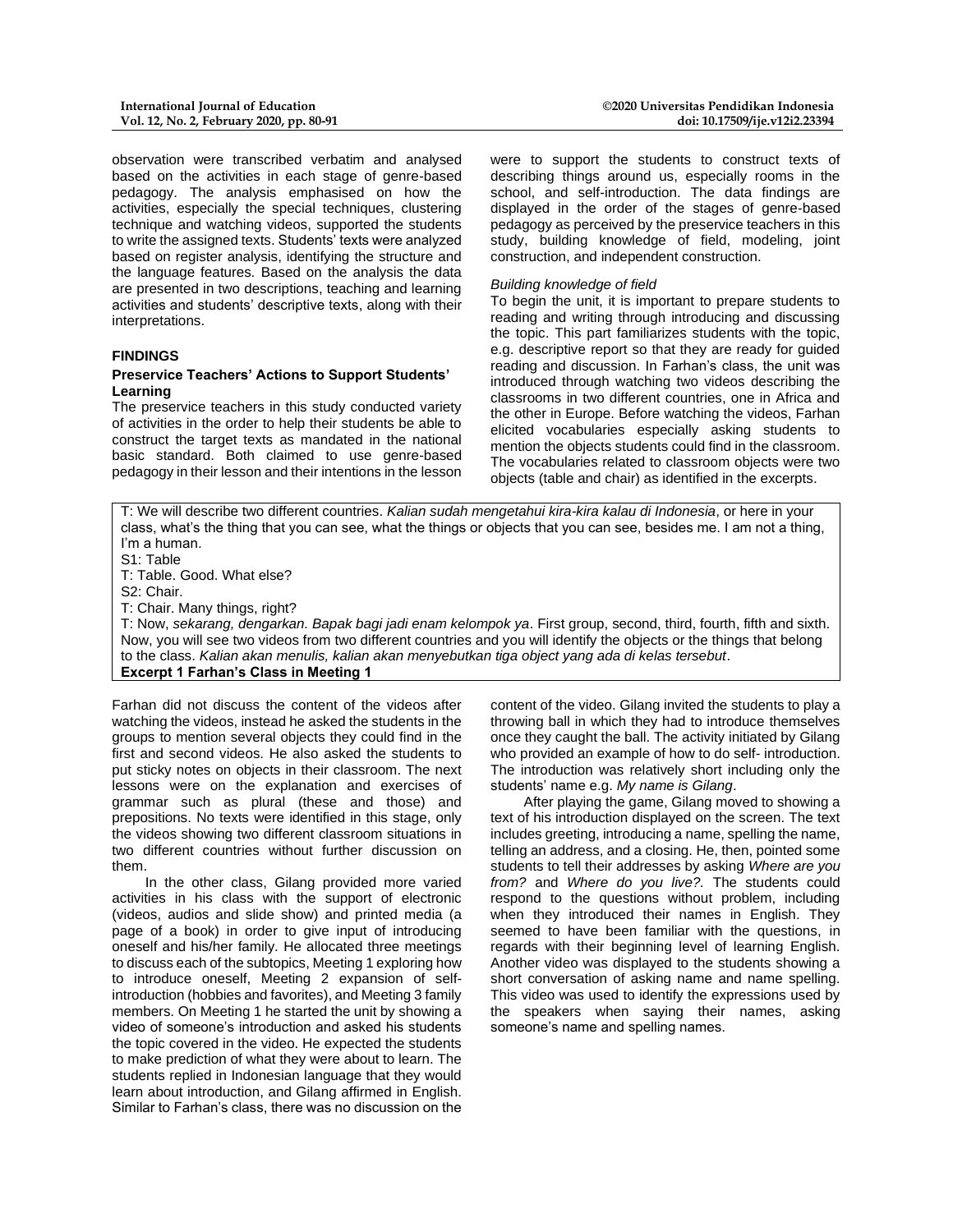| T: Now I want you to answer my question. Where are you from? (pointing to a boy) |
|----------------------------------------------------------------------------------|
| S1: I'm from Bandung.                                                            |
| T: Who else? Where are you from? (pointing to a boy)                             |
| S2: I'm from Bandung too.                                                        |
| T: Are you from Jakarta?                                                         |
| Ss: No.                                                                          |
| T: No, I'm not.                                                                  |
| Are you from Jakarta?                                                            |
| Ss: No, I'm not.                                                                 |
| T: Where do you live?                                                            |
| Ss: I live at  (mentioning their own addresses)                                  |
| T: Angkat tangan. (pointing to a boy)                                            |
| S3: I live on  (saying his address)                                              |
| T: Okay. Who else? Okay you. (pointing to a boy)                                 |
| S4: I live at  (saying his address)                                              |
| T: I live at  (saying his address).                                              |
| <b>Excerpt 2 Gilang's Class in Meeting 1</b>                                     |

In Meeting 2 and Meeting 3, Gilang exposed vocabularies of someone's identity and interests, and someone's family members through audios. The discussion on someone's identity was expanded in Meeting 2 by adding more information about hobbies and favorites (color, food, and drink). While, in Meeting 3 the discussion was of an Indonesian celebrity's family and doing questions and answers related to the students' family members. The students listened to the audio for several times, he asked some questions orally related to the audio such as the name of the speaker and the family members the speaker had. The students were also asked about their family members such as the number of brothers or sisters, the numbers of their family members, and the names of their fathers and mothers. As in Meeting 1, the students seemed to have no difficulties in responding the teacher's questions, when asked individually or as a class.

## *Modelling*

The next stage of genre-based pedagogy is modelling where students are exposed to a model of the text expected to be written by the students. The activities in this stage includes unpacking the context and language of the text such as the purpose and the structure of the

text, and the linguistic features used in the text. In his class, in order to enable his students to describe parts of their school, Farhan showed a video of a person describing a building in the United States of America. While watching the video, the students were expected to write what the person described on their note books. There was no written guidance or worksheet in this activity and no particular discussion on the video that the students watched. This watching activity lead the students to work in groups of two or three to go to certain rooms in the school, for example library, school clinic, games hall, parking lot, art room, canteen, etc. Each group headed to one particular room and identified the objects in that room and returned to the classroom afterwards.

Several strategies were used by Farhan in order for his students to be able to describe the rooms in the school. He gave the students an exercise of singular and plural form of objects. In the last meeting a sample text was also presented right before the students worked in groups to construct their description (discussed in independent construction). The sample text showed how a text of describing a house was written. Some phrases were highlighted especially when showing singular and plural objects and prepositions. Farhan emphasized the highlighted phrases for the students to pay attention.

T: *Ini ada contoh kalimat pada text descriptif. This is the example of descriptive text. Ini adalah contoh yang harus kalian perhatikan. Yang Bapak garis bawahi ini yang wajib ada di text kalian.* For example, *waktu itu kita pernah belajar tentang* preposition. I live *in* a small house. *Atau*, My bedroom is *in the left side of the living room*. Or, there is a *night table next to the bed*. *Yang lain preposisi gunakan juga*. Another example, *menunjukkan jumlah It has five rooms*. *Ada lima ruangan*. *Kalau kalian menemukan jumlahnya banyak, sebutkan ada berapa jumlahnya dengan menggunakan kalimat seperti ini. Contoh lainnya adalah penggunaan kata* a, a living room, *penggunaan kata* /-s/ five rooms. *Itu harus ada. Ini contoh. Jadi tidak ada* There is a book, There are five chairs. *Tidak ada seperti itu ya. Buat kalimat seperti ini.*

#### **Excerpt 3 Farhan's Class Meeting 4**

Other strategies are by reminding the students about prepositions through distribution of a piece of paper containing list of prepositions with images so that the students were expected to understand how to select appropriate prepositions in their texts. He also expected the students to pay attention to punctuations and size of

the building. He presented some points for the student to focus on when writing their description of the rooms such as the size of the building, the things inside the building, the function of the building and the location of the object.

In the other class, Gilang conducted several activities in the form of explanation and exercises to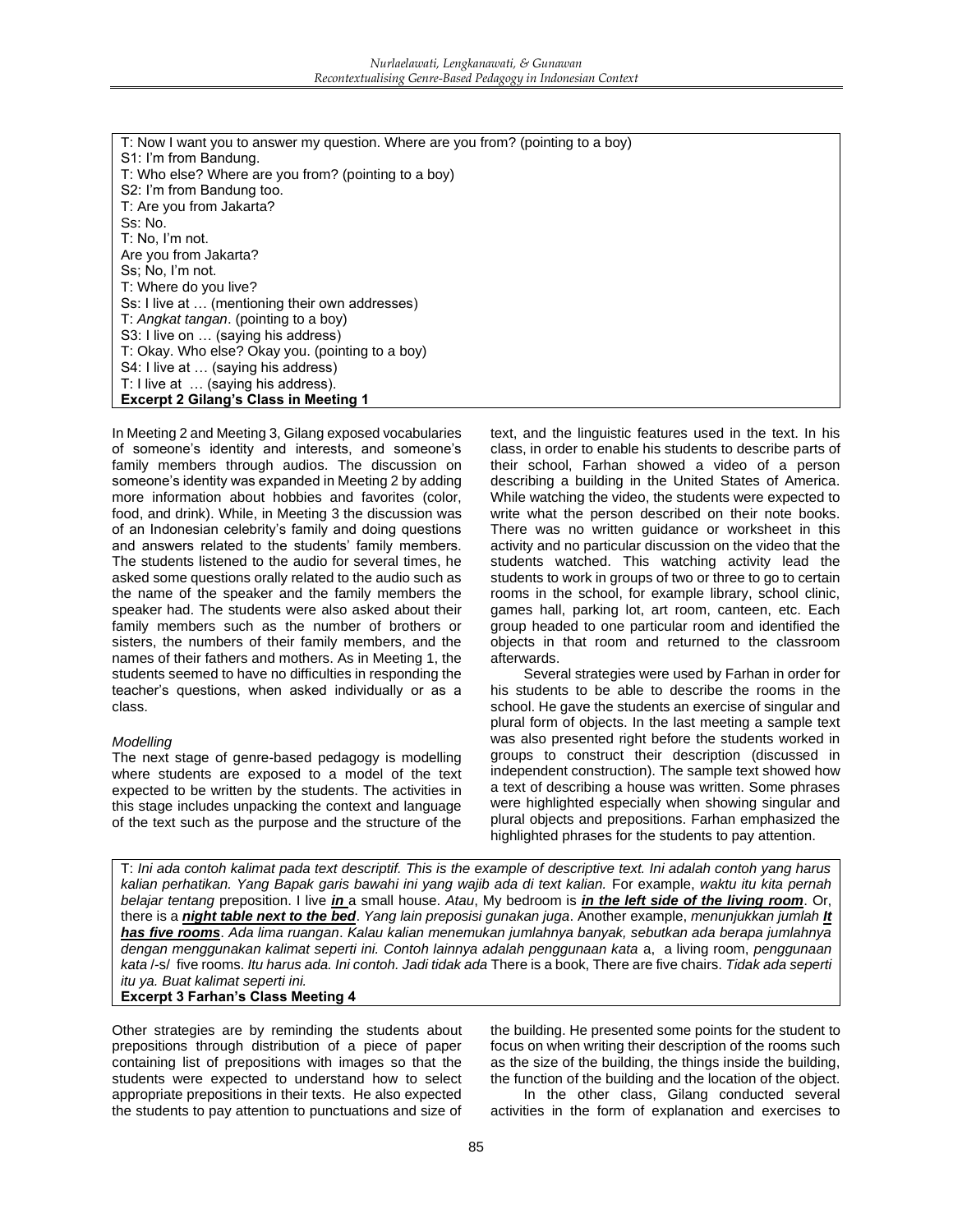support his students to construct the expected text. He asked the students to read aloud a text of someone describing himself and family. The text had three paragraphs covering information of someone's identity, family members, and interests. He explained prepositions (*in*, *on*, and *at*), *to be*, reflexive pronouns, possessive pronouns, subjective pronouns, objective pronouns and some verbs*.* The grammatical points were based on the audio texts. He provided exercises for selfintroduction and family members. The exercises to learn about self-introduction covered arranging jumbled sentences based on an audio recording, self-introduction using cue cards, and spelling practice. The topic of family members was through reading out loud a passage, completing a family tree, and completing a passage by listening to an audio recording.

#### *Joint Construction*

Joint construction stage is the moment in which the teacher and students collaborate to construct the focus text. There was no activity of joint construction that can be identified both in Farhan and Gilang's classes. Farhan explained about how the students in their groups should do the final task of describing rooms in the school. He asked the students to do several things. First, they described the room as assigned on a piece of paper. It could be typed or handwritten. Next, they inserted photographs representing the objects in the rooms into their text. Finally, they recorded their description in videos.

| S5: Hello, what's your name?                                                        |
|-------------------------------------------------------------------------------------|
| S6: My name is Ahmad (pseudonym).                                                   |
| S5: How many people in your family?                                                 |
| S6: There are eight people in my family, my father, my mother, my older brother, my |
| Banyak, pak.                                                                        |
| T: Ga apa-apa. Sebutkan saja.                                                       |
| S6: My oldest sister, my older sister.                                              |
| S5: What name your father?                                                          |
| S6: My father name is Dedy Hemawan (pseudonym).                                     |
| S5: What is his occupation?                                                         |
| S6: My father occupation is err businessman.                                        |
| T: What is next question? Pertanyaan selanjutnya apa?                               |
| S5: What is your mother's name?                                                     |
| S6: My mother name is Rani (pseudonym).                                             |
| S5: What is her occupation?                                                         |
| S6: Designer.                                                                       |
| S5: What is your sister's name?                                                     |
| S6: My sister's name is Wina (pseudonym).                                           |
| S5: Where does she study?                                                           |
| S6: In  (saying a name of a school).                                                |
| <b>Excerpt 4 Gilang's Class Meeting 3</b>                                           |
|                                                                                     |

Gilang, on the other hand, asked his students to copy a family tree and complete the missing name of family members showed on the screen to their note books. Then, he asked his students to work in pairs to interview each other about family members. He displayed the questions on the screen so that the students could read the questions to ask their partners. By looking at the screen the pairs asked and answered the questions of family members, e.g. father's name and profession. Sometimes the teacher reminded S5 to ask the next question. The students made some grammatical mistakes when the questions and answers were delivered, even though they looked at the screen. The teacher did not give any correction and let the interview session went on.

#### *Independent Construction*

After working in collaboration of organizing the focus text, students are usually ready to write their own texts. Both Farhan and Gilang's class showed that the students were occupied to write their descriptions in their desks. The teacher walked around the room and sometimes responded to students who went to him. The difference is that the number of students who completed the task. Farhan assigned his students to work in pairs, while Gilang asked his students to write the texts individually.

The last meeting in both classes was used for drafting the target text and explaining grammatical points. The students did their task to construct their texts after the teachers provided some explanation of the grammatical points they thought to be important for their students to pay attention when construction their texts. In addition, in Gilang's class, the students read aloud the text in the previous meeting in regards with correcting the students' pronunciation. He also taught his students to do clustering activity to group information to be included in their texts. The clustering activity was similar to creating a web map that was believed by the teacher to help the students to remember what information they should cover in their texts.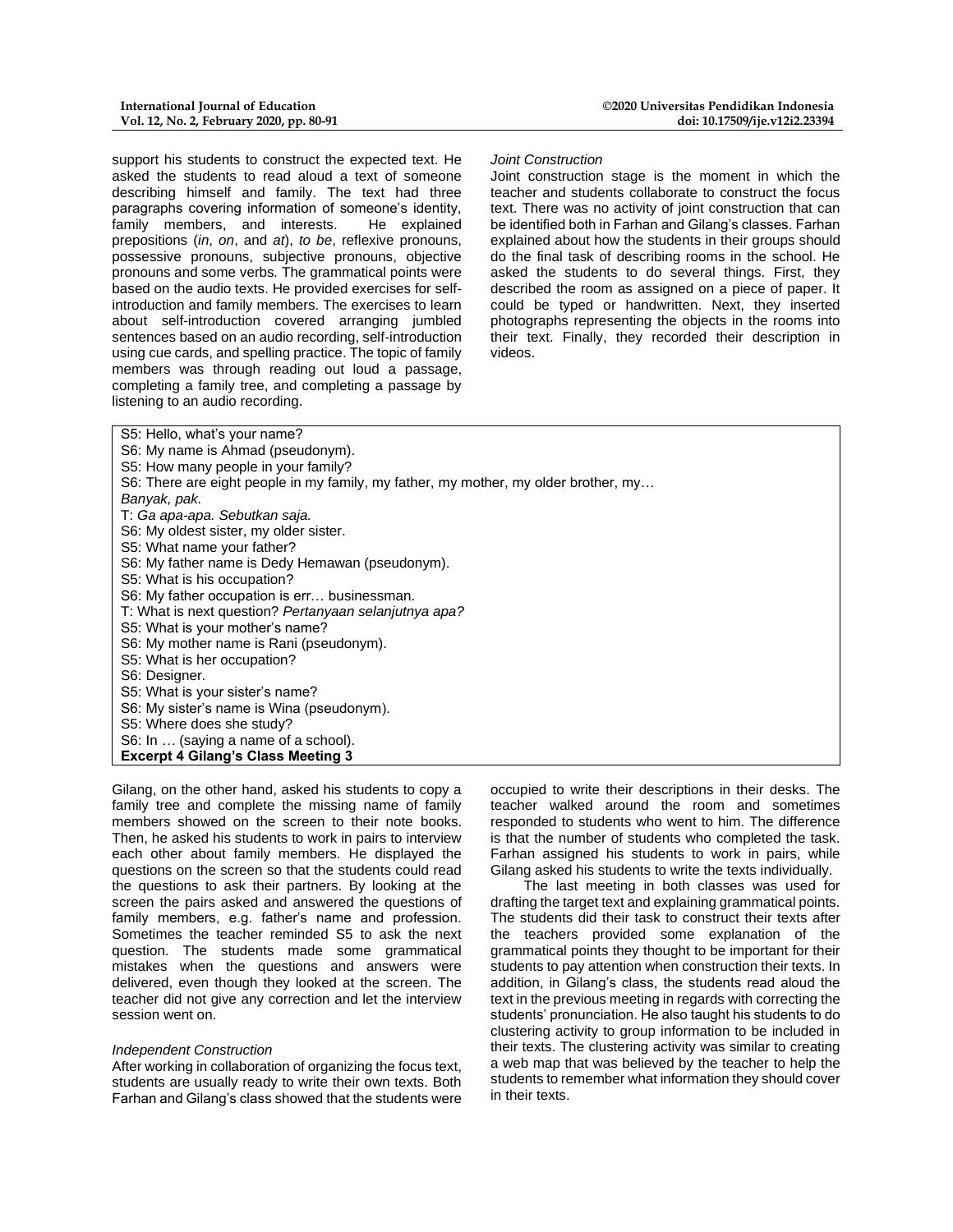## **Students' Texts**

In addition to the data taken from the observation to identify the stages of genre-based pedagogy conducted by two EFL preservice teachers, the following is the finding taken from the students' texts. The focus text to be written by the students was descriptive report. One sample text was taken for analysis from each class.



*Figure 3* A Sample of Students' Texts in Farhan's Class

The result of the learning in Farhan's class is that the students were expected to construct a text of describing a room in their school. The above sample is the text constructed by a pair of students describing a place used as a copy center in the school. The text consists of a title and a paragraph. The title shows the room that was being described in the text, and the paragraph describes the location of the room and some objects found in the room. Regarding the structure of the descriptive report, the text has a general statement and some descriptions such as the location of the room and the items that could be found in the room. However, the text does not show appropriate forms of sentences. The identification and descriptions stages could be assessed appropriately as a good descriptive report text usually shows. For example, the first sentence consists of two sentences, one sentence

as the identification that is to be elaborated or specified in the second sentence. The second sentence should be written separately as a new sentence.

Looking back at the clues that the teacher had given to the students, the text does not suit some of the criteria. They are size of the room, function of the room, location of the objects in the room and punctuation. Descriptions of the size of the room, function of the room, and location of the objects in the room are missing in the text. Some objects are mentioned by they are not described in terms of positions. In addition, the punctuation and capitalization are not appropriately used in the text. Nevertheless, the linguistic features that can be identified in the text are relatively appropriate, e.g. the plural forms of objects and 'be'.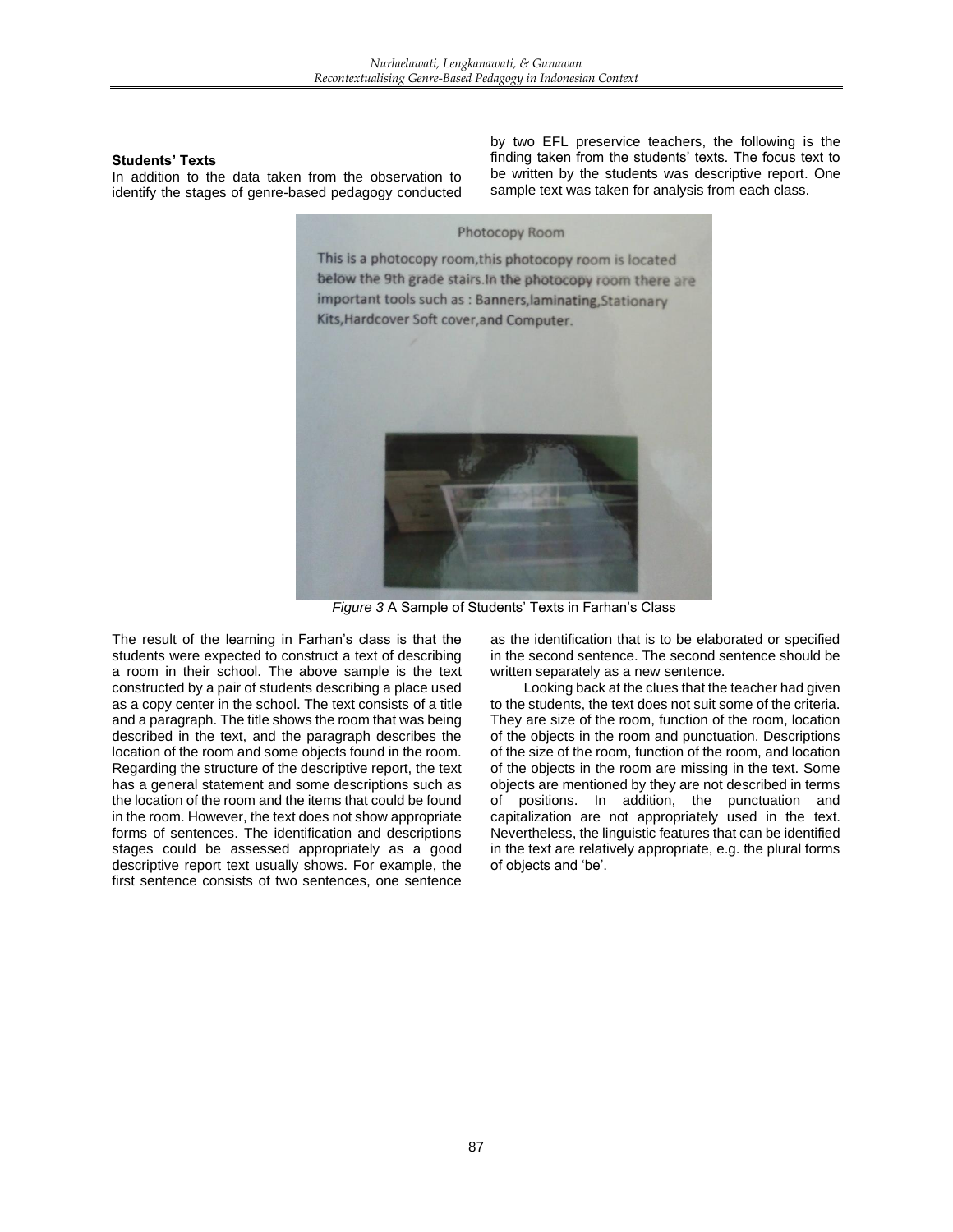

*Figure 4* A Sample of Students' Texts in Gilang's Class

The text above is a sample text produced by a student in Gilang's class. The text is a result of learning in the last meeting. This is the revised version after the teacher gave some feedback to the text. In terms of structure, the text has a title and general statement. The descriptions include the writer's identity, family, dream job, and favorites. The text has more or less similar structure and development of a descriptive report as the text presented by the teacher in Meeting 4. It seems that the text helped the students to write their own text. The activity of clustering technique even assisted the students to be aware of what information to be included into the text they were developing. However, the teacher missed to identify inappropriate use of punctuations in his feedback.

#### **DISCUSSION**

Based on the data analysis, EFL preservice teachers in this study are be relatively knowledgeable of the stages of genre-based pedagogy in order to support their students to be able to construct the focus genre targeted in their units. Both teachers expected their students to be able to write descriptive reports. In the purpose to assist their students' writing ability, the preservice teachers supported their students by showing input in in the forms of videos, audios, printed materials, and slide shows containing texts, grammar points, and exercises. In the first stage, both preservice teachers focused the lesson on introducing the topics using videos in English voices. They attempted to provide examples of objects and introduction in the focus language. In the next stages, they supported their students to be able to construct the focus texts by providing explanations and exercises that focus on grammar and related vocabularies, even though none of them seemed to pay attention to how the sample texts were structured. They tended to focus on the texts, in form of audio visual and written, to be exposed to their students with relatively little discussion, and to grammatical elements that they expected their students could form when constructing their texts. The text expansion was shown by Gilang who provided gradual

expansion in terms of information covered in the texts. In the first meeting, the text only covered name, origin, and address. In the second meeting the coverage of the text was expanded by adding interests and favorites and in the third meeting information of family members and dream job was added into the text. He also provided a list of occupations to help the students identify the English names of certain occupations. The activity in which the teachers and students collaborate with each other to construct the focus text did not take place in both classes in the joint construction stage. In practice, the activity that could be identified were that the teachers let the students themselves do the final task in groups (Farhan's class) and observed the students to practice giving questions and answers (Gilang's class). The teachers did not provide their students of the sample text they were supposed to construct, but they provided clues of what to be there in constructing the text or the conversation.

The use of genre-based pedagogy in teaching writing has proven to support students to be able to write the focus genre. Studies reported that this pedagogy has been successful to support preservice and in-service teachers to help their students to write (Hyland, 2007). Specifically, it has helped students in different contexts of teaching such as ESL/EFL contexts, CLIL contexts, and the teaching of non-English subjects (Cahyono, 2017); Lo & Jeong, 2018; and de Oliveira & Lan, 2014). Through its special ways of scaffolding students, genre-based pedagogy, students learn how language functions in texts and how texts are developed through their purpose and stages.

However, the result of the support provided by the EFL preservice teachers in this study identified through the texts written by their students seemed to be lack of development, especially the texts written by Farhan's students. As in the display of the sample text, the structure of the text could not be identified. Instead of structuring the text of descriptive report with identification and descriptions, the information in the text is mostly mentioning the objects found in a room called photocopy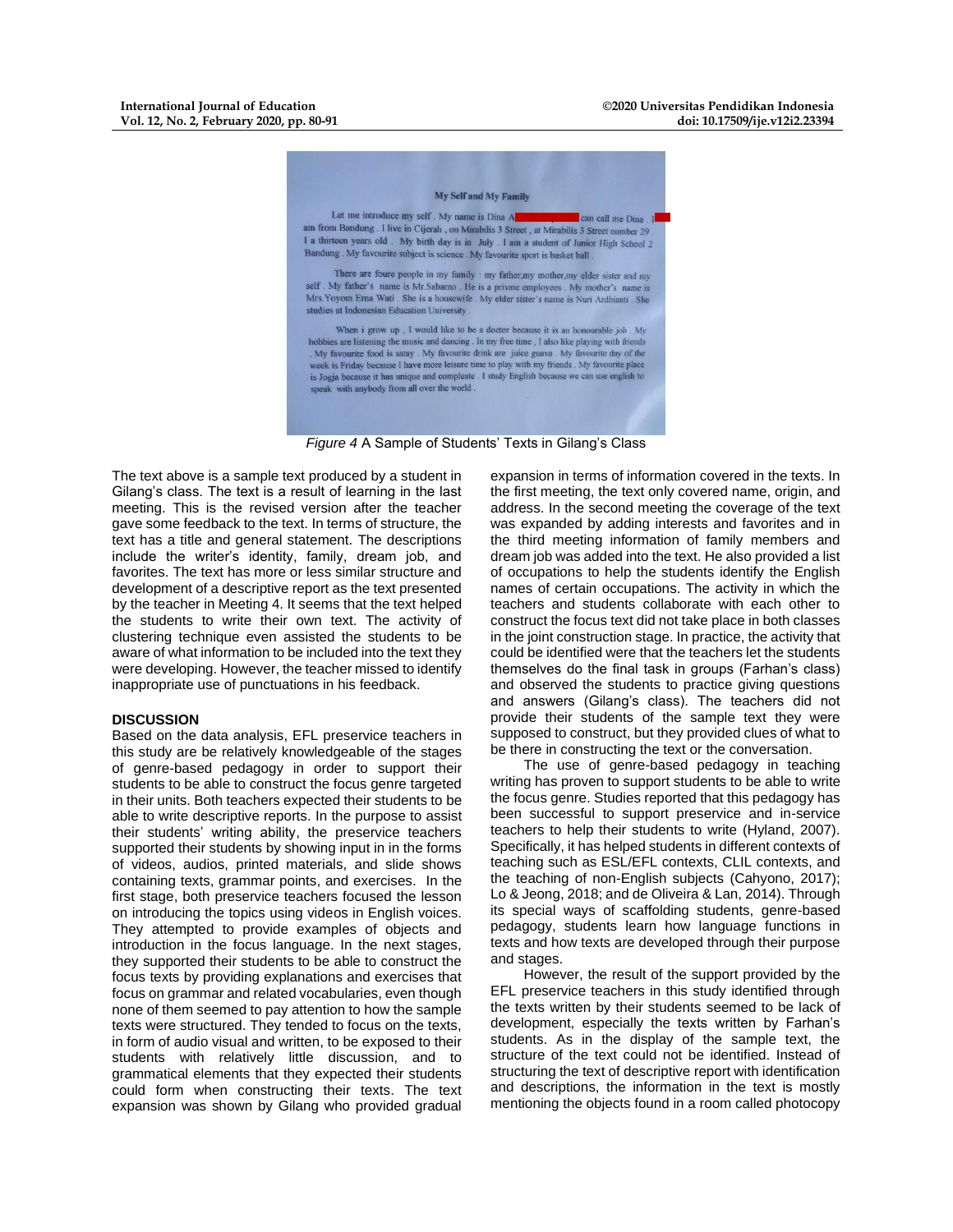room. A better text was displayed by Gilang's students of which their texts showed appropriate structure of descriptive report.

The results of the student learning through the show of the students' written texts can be a reflection of what had been occurred in the classroom during the implementation of genre-based pedagogy. Observing the first class, the teacher expected the students to work together in groups to describe objects (things in the classrooms and parts of the school) as the results of their learning. However, the activities in did not reflect the essence of what the genre-based pedagogy stages have. The activities seemed to be attempting to equip the students with knowledge and practice with little or no practice to develop the expected text. On the other hand, the preservice teacher in the second class had quite good awareness of the stages that he thought he had to follow consistently and of the students' need to have exposure to the text they were going to produce, orally and in written. He also helped his students to learn the grammar that was needed to support their writing so that their writing could be meaningful. This preservice teacher had more knowledge of how to provide exposure to his students, not just focusing on grammar but also on the target text the students were expected to produce. However, both preservice teachers showed their lack of understanding on stage of modelling and joint construction in which the activity should be more on writing together as a class. Those are the stages students are made aware of the structure and language features of the focus text and where students have an opportunity to experience to write the text together with their friends and teacher (Hyland, 2003; Derewianka, 2003). Here, students as a group work and learn together to create the target text with their teacher. The special technique, what Gilang called as clustering technique, would be more beneficial if it had been an activity in modelling stage. This activity could be used as deconstructing the sample text to cluster the vocabularies used in the text.

Referring to the type of teachers in this study, i.e. EFL preservice teachers, the weaknesses of the implementation of genre-based pedagogy in their classes are tolerable in the ways that the teachers were in the process of learning through joining the professional program of field experience or teaching practicum. The preservice teachers were being trained to experience real-world setting to develop their skills and knowledge professionally (Mtika, 2011; Gebhard, 2009). Therefore, modification or adaptation might occur towards the stages and activities of genre-based pedagogy. As shown by the studies conducted by de Oleivera and Avalos (2018) and Correa and Echeverri (2017), the preservice teachers modified the stages into building the field, assessing understanding and pre-writing, deconstruction of text and co-construction of text. In addition, Yayli (2011) suggests that preservice teachers should experience the instruction of using genre-based pedagogy of how texts are constructed so that they can be trained of genre awareness and language teaching.

This study adds the literature of recontextualisation of genre-based pedagogy in Indonesian context. It supports the findings in Kartika-Ningsih and Gunawan's study (2019) that is EFL teachers in Indonesia have recontextualised the model of genre-based pedagogy that is more or less influenced by their knowledge of other approaches of teaching English. The Indonesia model version of genre-based pedagogy focuses students to grammar mastery with limited practice of texts construction.

## **CONCLUSION**

Genre-based pedagogy is one of the teaching and learning strategies to assist students to develop their literacy in language, especially English language. It has special stages that scaffold students to reach their ability to write texts for different purposes. Teachers may creatively design the activities in order to make their students aware of the purpose of the target text and the structure of the text. They also lead to pay attention to the grammatical element of how to make the text meaningful. They can be considered as more or less successful to help their students to develop their text, written and spoken, despite some inappropriate activities. Model texts play significant role in showing how the target text should be developed by the students. Special techniques such as clustering technique and video presentation helped the students in such a way that they could enjoy the learning and focus on the target text.

However, the preservice teachers needed to be more selective in deciding which texts to be modeled because the students would tend to follow the model text for their text construction. Texts that are selected have to be well developed in terms of purpose, structure and language (Christie, 2004). They also had to be more careful in designing activities in the stages of modelling and joint construction. Those stages are the activities in which students identify the focus text structure and language features, and practice writing in collaboration between teacher and students.

There are several limitations of this study. First, it focused only on the implementation of genre-based pedagogy by EFL preservice teachers. It did not include the university supervisor and cooperating teacher who supervised the preservice teachers. Second, it did not consist of interviewing the participants of the study. The inclusion of interview may bring new insights of how the preservice teachers could voice their ideas and experiences in the implementation of genre-based pedagogy in their classes.

Based on the study some recommendations are proposed for the further studies in the context of teaching practicum. First, the study may focus on the role of supervisor and cooperating teacher in the application of genre-based pedagogy by preservice teachers. Second, the collaboration between supervisor/cooperating teacher and preservice teachers in applying genre-based pedagogy is also promising to be explored. Third, the inclusion of more instrument may enrich the data collection to have more exploration of the issue of genrebased pedagogy application in EFL settings.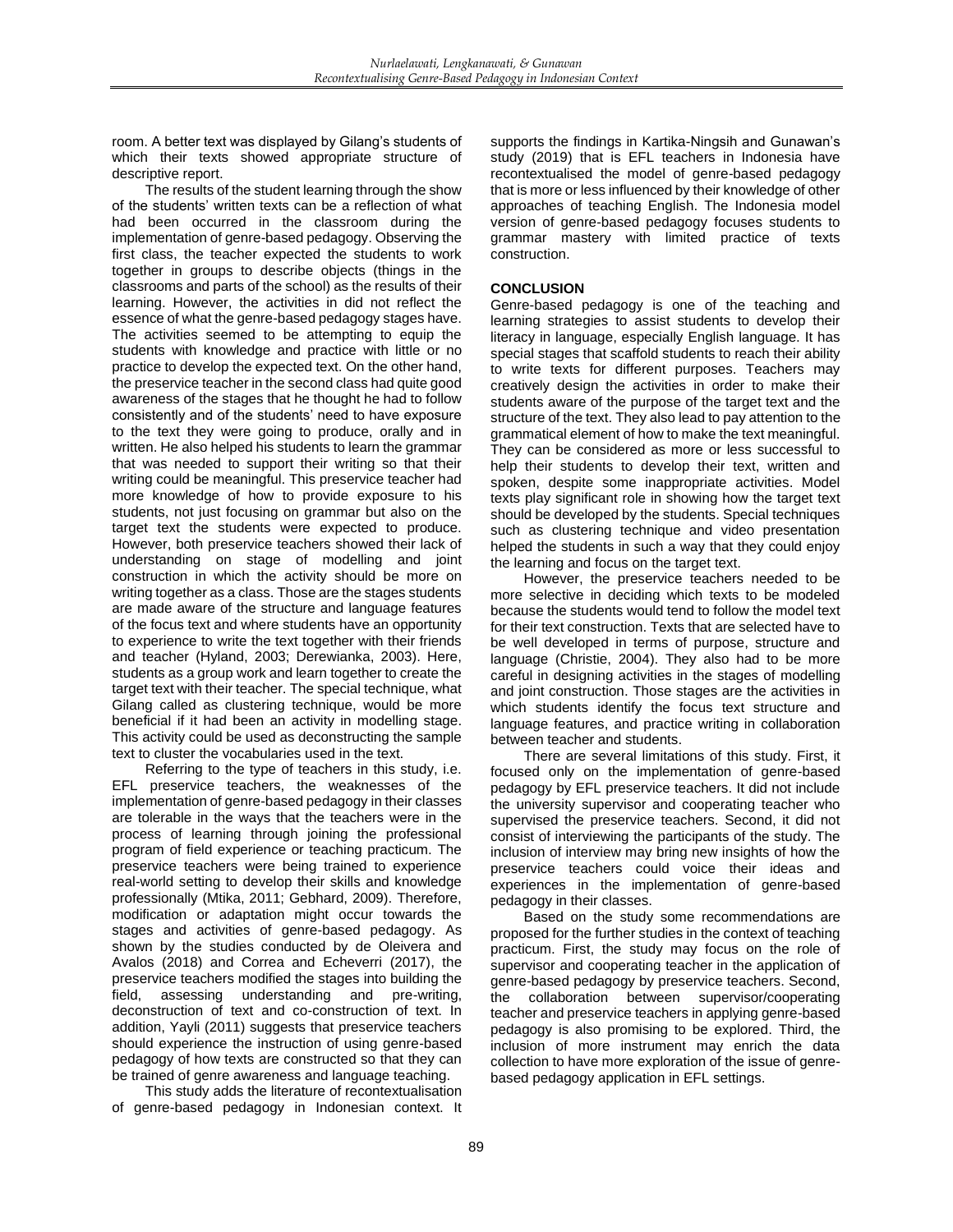### **REFERENCES**

- Aunurrahman, Hamied, F. A., Emilia, E. (2017). Exploring the tertiary EFL students' academic writing competencies. *Indonesian Journal of Applied Linguistics*,  $\frac{7}{1}$ , 72-79. https://doi.org/10.17509/ijal.v7i1.6860
- Burgos, E. G. (2017). Use of the genre-based approach to teach expository essays to English pedagogy students. *How*. *24*(2), 141- 159. https://doi.org/10.19183/how.24.2.330
- Cahyono, S. P. (2018). Teaching L2 writing through the use of Systemic Functional Linguistics (SFL). *Indonesian Journal of English Language Teaching*, *13*(1), 53–72.
- Christie, F. (2004). Systemic functional linguistics and a theory of language in education. *Ilha do desterro,*  46, 13-40.
- Christie, F., & Derewianka, B. (2008). *School Discourse: Learning to write across the years of schooling.* London, UK: Continuum International Publishing Group.
- Correa, D., & Echeverri, S. (2017). Using a systemic functional genre-based approach to promote a situated view of academic writing among EFL preservice teachers. *HOW*, *24*(1), 44-62. http://dx.doi.org/10.19183/ how.24.1.303
- de Oliveira, L. C., & Avalos, M. A. (2018). Critical SFL praxis among teacher candidates: Using systemic functional linguistics in K-12 teacher education. In Harman, R. (ed.), *Bilingual Learners and Social Equity, Educational Linguistics 33* (pp. 109-123). Springer International Publishing AG. DOI 10.1007/978-3-319-60953-9\_6
- de Oliveira, L.C., & Lan, S.-W. (2014). Writing science in an upper elementary school: A genre-based approach to teaching english language learners. *Journal of Second Language Writing*, *25*, 23–39. http://dx.doi.org/10.1016/j.jslw.2014.05.001
- Derewianka, B. (2003). Trends and issues in genrebased approaches. *RELC Journal, 34*(2), pp. 133- 154.
- Derewianka, B., & Jones, P. (2016). *Teaching language in context (2nd Edition).* Sydney, Australia: Oxford University **Press.** https://doi.org/10.1177/003368820303400202
- Eggins, S. (1994). *An introduction to systemic functional linguistics*. London, Great Britain: Biddles Ltd.
- Emilia, E. (2011a). *Pendekatan genre-based dalam pengajaran bahasa Inggris: Petunjuk untuk guru*. Bandung, Indonesia: Rizqi Press.
- Emilia, E., & Hamied, F. A. (2015). Systemic functional linguistic genre pedagogy (sfl gp) in a tertiary EFL writing context in Indonesia. *TEFLIN Journal 26*(2)*,* 155-182. DOI: [http://dx.doi.org/10.15639/teflinjournal.v26i2/155-](http://dx.doi.org/10.15639/teflinjournal.v26i2/155-182) [182](http://dx.doi.org/10.15639/teflinjournal.v26i2/155-182)
- Feez, S. (2002). Heritage and innovation in second language education. In A. M. Johns (Ed.), *Genre in the classroom: Multiple perspectives* (pp. 43-69).

Mahwah, NJ, USA: Lawrence Erlbaum Associates, Inc.

- Gardner, P., & Bartkus, K. R. (2014). What's in a name? A reference guide to work-education experiences. *Asia-Pacific Journal of Cooperative Education*, *15*(1), 37-54. https://doi.org/10.1007/s12564-013- 9295-4
- Gebhard, M., & Harman, R. (2011). Reconsidering genre theory in K-12 schools: A response to school reforms in the United States. *Journal of Second Language Writing*, *20*, 45–55.
- Gebhard, M., Chen, I. A., Graham, H., & Gunawan, W. (2013). Teaching to mean, writing to mean: SFL, L2 literacy and teacher education. *Journal of Second Language Writing*, 22, 107–124. https://doi.org/10.1016/j.jslw.2010.12.007
- Gebhard, J. G. (2009). The practicum. In A. Burns & J. C. Richards (Eds.). *The Cambridge guide to second language teacher education*. Cambridge University Press. https://doi.org/10.1016/j.jslw.2013.03.005
- Goh, P. S., & Matthews, B. (2011). Listening to the concerns of student teachers in Malaysia during teaching practice. *Australian Journal of Teacher Education*, *36*(3), 92-103. https://doi.org/10.14221/ajte.2011v36n3.2
- Hariyanto, S. (2001). ReciProcal Teaching and Genre-Based Approach Combination: Proposed Strategy in Business English Classes. *TEFLIN Journal*, 12(2), 253-266.
- Hasan, M. K., & Akhand, M. M. (2010). Approaches to writing in EFL/ESL contexts: Balancing product and process in writing class at tertiary level. *Journal of NELTA, 15*(1), 77-88. https://doi.org/10.3126/nelta.v15i1-2.4612
- Hoverak, M. O. (2016). An experimental study on the effect of systemic functional linguistics applied through a genre-pedagogy approach to teaching writing. *Yearbook of the Poznań Linguistic Meeting. 2*, 67–89. doi: 10.1515/yplm-2016-0004
- Hyland, K. (2003). Genre-based pedagogies: A social response to process. *Journal of Second Language Writing, 12*(1), 17-29. https://doi.org/10.1016/S1060-3743(02)00124-8
- Hyland, K. (2007). Genre pedagogy: Language, literacy and. *Journal of Second Language Writing, 16*, 148– 164. https://doi.org/10.1016/j.jslw.2007.07.005
- Kartika-Ningsih, H., & Gunawan, W. (2019). Recontextualisation of genre-based pedagogy: The case of Indonesian EFL classrooms. Indonesian Journal of Applied Linguistics, *9*(2), 335-347. https://doi.org/10.17509/ijal.v9i2.20231
- Kemdikbud. (2013). *Kerangka dasar dan struktur kurikulum sekolah menengah pertama/madrasah tsanawiyah.* Jakarta: Kementerian Pendidikan dan Kebudayaan.
- Knapp, P., & Watkins, M. (2005). *Genre, Text, Grammar*. Melbourne, Australia: University of New South wales Press Ltd.
- Lo, Y. Y., & Jeong, H. (2018). Impact of genre-based pedagogy on students' academic literacy